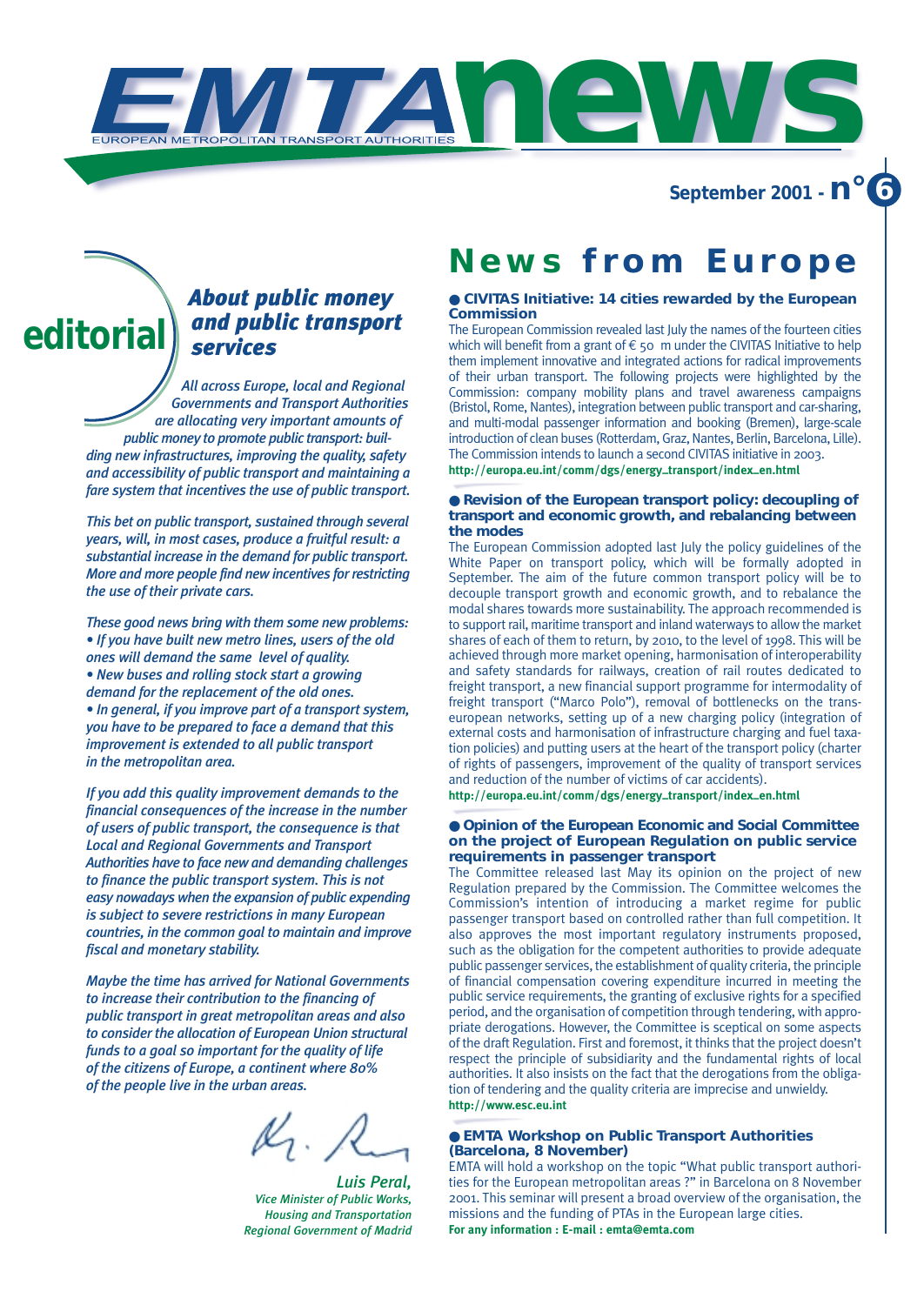# **News from the cities**

### ● **Shared taxi services introduced in Manchester city**

The Arranged Passenger Transport (APT) shared taxi service has already been introduced in several districts of Greater Manchester and is proving to be an innovative and economical way of expanding the public transport network in areas unserved by regular public transport. The Greater Manchester Passenger Transport Authority (GMPTA) decided last May to extend this Phone-Book-Ride APT service to the residents of North Manchester, some of which are no longer served since changes occurred in the itineraries of some regular bus routes. To use the APT service, available 9am-5pm, Monday to Saturday, passengers simply need to phone the appointed taxi company at least one hour before they wish to travel.

#### **http://www.gmpte.gov.uk**

### ● **Paris: 5th "Barometer of image and satisfaction of Ile-de-France public transport"**

The 5th issue of the survey of satisfaction of Ile-de-France public transport users, which is conducted every two year by STIF, Paris public transport authority, was released last June. It shows that:

• satisfaction with public transport is slightly increasing (average mark of 11.1/20), but still very inferior to that with private car (15.2/20) or walking (15.3/20),

• the satisfaction rate is very different from one public transport mode to the other. Metro and bus services in inner Paris get the best results (90% of people satisfied) whereas regional rail services get the lowest satisfaction rate (80.6%),

• punctuality and security are the main concerns of public transport users (respectively 43% and 33% of people quote them as their top priority),

• there is still a strong gap between the overall perception of public transport by the population and the satisfaction of the people who use them. It is especially true with bus services in inner Paris, which have an average image among people in general but a good rate of satisfaction among their users.

**http://www.stif-idf.fr**

## ● **Tax deductions for public transport users in Germany**

Since January 2001, a new German federal law has introduced a possibility of tax allowance linked to the distance of trips to work ("Entfernungspauschale"). With this new fiscal system, it is possible to deduce of one's taxable income, among other professional costs,  $0.36 \notin$  by kilometre for the first 10 kilometres of trip and  $0.41 \notin$  as of the 11th kilometre, whether one uses one's private car or public transport (before this law, only private car users could benefit such tax deductions). The distance taken into account is based

on the shortest trip between home and office.

Thanks to this measure, a person who uses public transport daily for a 15km trip to work spares an average of 110  $\epsilon$  every year in tax allowances (person married with two children and average income). This tax reduction comes in addition to the other savings of people using public transport for their daily trips, who can have access to attractive fares such as "Company tickets" (tickets sold at cheap prices to organisations buying them in great numbers for their employees).

# ● **Frankfurt: more services on the RMV regional networks • extension of rail services and purchase of new rolling stock**

The construction of a final segment of a new suburban train line started in March 2001. It is the prolongation of the Suburban train S2 between Frankfurt south and Rodgau (20km southeast of Frankfurt). In June, new modern trains were put into service on the RMV-line 61 between Frankfurt and Dieburg. These trains are Diesel-Electric powered, air-conditioned and in low-floor construction, allowing an easy access.

# **• RMV replaces services suppressed by German Railways**

In June 2001, German railways DB AG stopped their service with the train product InterRegion (IR) between Frankfurt/Hessen and Siegen/Nordrhein-Westfalen.

From June 10, on RMV-line 30, RMV provided and funded a replacement product RegionalExpress (RE) guaranteeing the number of trains on that track and providing more direct connections for more passengers.

## **• new regular passenger river services**

In April 2001, RMV started a new co-operation with a ship line on the river Main between Frankfurt and the bavarian border. The tickets for the ship ride are valid for travelling on the whole networks of RMV as well.

**http://www.rmv.de**

# ● **Leeds Supertram gets government go-ahead**

The project of Supertram in Leeds (2 million inhabitants in the metropolitan area) received the approval of the British government last March. The Supertram will consist in a network of three routes (total distance of 28km, of which 75% will be segregated from other traffic) for a cost of £ 500 m  $(E 820 \text{ m})$ . 75% of this cost will be met by funding from the British government, and the rest will be brought by local authorities and the tram operator.

The three routes will have 50 stations, of which 4 will be served by large Park & Ride sites totalling 4,500 spaces. All stations and vehicles (40 trams carrying up to 270 people each) will be fully accessible.

The outcome of the tendering procedure, launched by Metro, the West Yorkshire Passenger Transport Executive, will be announced by mid-2003. The organisation chosen to design, build, operate and maintain the scheme, will be granted a 30 year concession. It will keep the revenues and will have a guarantee of resources from the British government through a PFI/PPP (Private Finance Initiative / Public Private Partnership).

Works will start in 2004 and start of operations is due in 2006. 22 million people are expected to use Supertram every year, of which 25% would be former car users. **http://www.metro-wyorks.co.uk**

## ● **Extension of metro and tram networks in Prague**

With 520 cars per 1,000 inhabitants (vs 250 in 1981), Prague has one of the highest car ownership rates of all European cities. This has led to a boom in car traffic (+150% since 1989) and a decline in the use of public transport (modal share fell from 75% in 1990 to 58% in 2000). So as to stop this trend, which brings lots of damage to the urban environment and the quality of life of city-dwellers, the Prague authorities are committed to improving the supply of public transport through extensions of the networks.

Thus, metro line C, which serves the city centre, will be extended to the northern suburbs of Prague so as to provide a direct and fast access to the centre for the 90,000 inhabitants of the North Town area and the commercial area of Letnany. The extension will consist in a tunnel of 9.8 km with 5 stations, for a total cost of about € 500m. Works will be conducted in two phases. Opening of the first phase of 3.9 km is expected in 2003 (2006 for the whole extension).

Another project consists in extending the tramway network from Hlubocepy to Barrandov, so as to provide fast and high quality service between the centre and the Barrandov suburban area (24,000 inhabitants), which is currently only served by buses. This new section of 3.6 km will have its own dedicated infrastructures (bridges) and 6 stations with a special design. The cost of the project amounts to  $\epsilon$  100 m, and operations are expected to start in 2004.

**http://www.dp-praha.cz**

● **London : major cuts in bus fares** The Mayor of London announced last May the launch of a cheaper and simpler ticketing package resulting in savings of £ 7m ( $\epsilon$  11.5m) to bus passengers as of 2001. Single journey bus fares have been cut from £1 ( $\in$  1.64) to 65p ( $\in$  1.07) with the introduction of a new pack of six Saver tickets, and a one day bus pass now offers travel across the whole of London for £2 ( $\epsilon$  3.28).

**http://www.transportforlondon.gov.uk**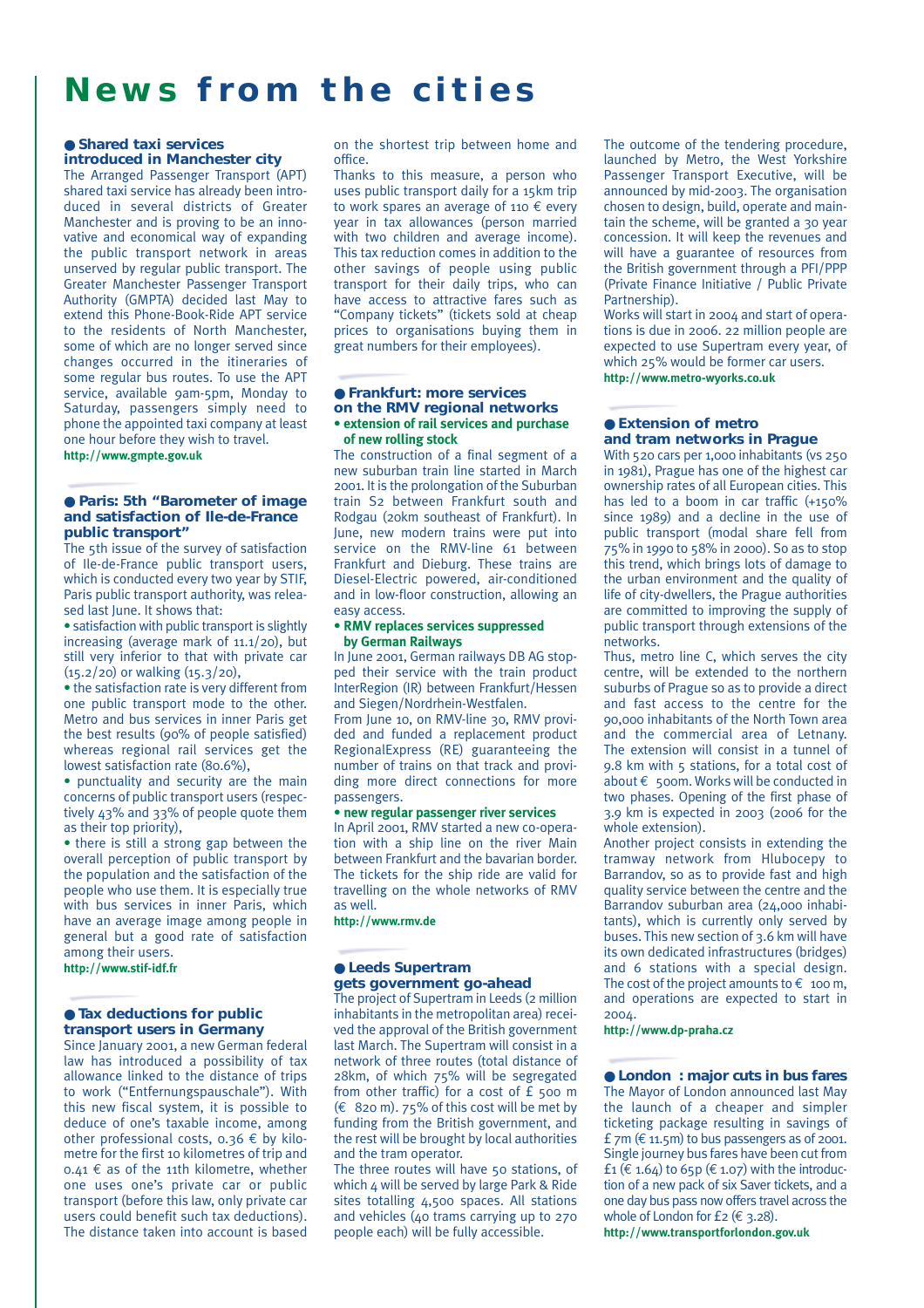# **Analysis**

# **Psychology, marketing and passenger satisfaction in Vienna**

**In EMTA News n°4, we presented the objectives and the methodology used by the Zürcher Verkehrsverbund, Zurich PTA, to measure the satisfaction of passengers. We now have a look at the approach of VOR, the PTA of Vienna and Eastern Austria, which refers to psychology and marketing theory.** 

# • Theory of passenger satisfaction

Passenger satisfaction has become an indicator of success in public transport, although passengers' emotions are not immediately reflected in sales figures as in any other market sector. However, passenger satisfaction or dissatisfaction with the services determine the modal split between public transport and private motorized traffic as well as the degree of political support of individual routes on a long-term basis.

In this field, VOR, the Public Transport Authority of Vienna and Eastern Austria, plays a pioneer role. It has introduced its own state-of-the-art system of measuring passenger satisfaction, which combines the latest findings of modern theory and practical market research techniques.

Customer satisfaction is optimised to serve the three following objectives:

• Continuous short-term customer maintenance and solicitation of new customers (customer care).

• Long-term customer acquisition by advocating the attractiveness of transport services vis-à-vis the marketplace and those who provide the subsidies (customer gain).

• Creation of an image of public benefit with a focus on the economy, the environmental impact and the settlement structure (image building).

These three objectives can be measured by the number of passengers, the level of profit, the amount of subsidies, and the image response.

The passengers' attitude and opinion about the transport services, i.e. their satisfaction, is determined by the following factors:

• Objective transport services: routes, reduced fares, quality of vehicles, punctuality, etc.

• Atmosphere: driver, passengers, place, cleanliness

• Public image: image of the public transport mode as a result of talks, media coverage, advertisement, information campaigns.

A passenger who is waiting for a bus for a long time, is aggravated. If, however, he is welcomed by the bus driver upon entering, or if he finds a seat beside a friend, his dissatisfaction disappears in part.

All relevant theories subdivide the inner psychological condition of an individual into three forms of response:

• Positive affects: pleasure, well-being, good temper

• Negative affects: sadness, fear, anger, bad temper

• Cognitive assessment: thinking, estimating, calculating

A passenger is experiencing negative affects while waiting for a delayed bus. Only gradually can these be compensated for in the bus by positive emotions through pleasant social contacts and physical comfort. A short journey hardly gives an opportunity for cognitive evaluation. This happens later (conversations, etc.).

But what is really passenger satisfaction? Is it his relatively stable long-term attitude towards taking the bus, or is it the way he feels while riding on the bus ?

Drawing an analogy from the field of financial accounting, it is possible to refer to the long-term level of satisfaction as a "stock", and the spontaneous profit and loss as a "flow". This implies that the capital stock of satisfaction and dissatisfaction, the affective long-term level of a particular area of life can be influenced significantly by the many little emotions and traumata.

This model enables to deduce the following axioms in the case of public transport:

• Public transport has an effect primarily on the flow-element of passenger satisfaction. Only gradually, however, do they add up to the reinforced "stock" element of passenger satisfaction.

• In public transport, the sustained impression is created and changed by the sum of experience and social impacts. This requires enduring public relations work.

• Customer care and image building are as important as passenger satisfaction for the long-term endeavour of canvassing new customers.

# • Satisfaction and Frustration on the Bus

In Vienna, passenger satisfaction is studied on all bus lines. The "good" lines are recognized and in the future are to be recompensed with awards, while the "weaker" lines and their operators are urged to increase their efforts.

The possibility of bringing an element of the free market economy into the collective property of the bus lines lies in the scientifically objective collection of passenger satisfaction data, connected with a reward for above average passenger satisfaction.

The collection of passenger satisfaction data is done with the proven methods of passenger questioning via interviewers with written questionnaires in the vehicles themselves

The total satisfaction of the passenger is ascertained during the ride and set in relation to the satisfaction before the ride in a "contrast value" ("Gain Score"). The immediate change of opinion as a result of the bus ride (flow value of satisfaction) can thus be measured.

Furthermore, a clear distinction is made between those areas of the satisfaction which depend on circumstances, those which the operator can influence (such as comfort, cleanliness, and friendliness of the personnel), and those on which he has no substantial influence (like the commercial speed).

The satisfaction surveys executed so far show that the public transport in the VOR Region come off well on travel satisfaction with a mark value around 2 ("stock" values), with  $1 = \text{very content}$  and  $5 = \text{not}$ at all content. Between the individual lines there are substantial differences which range in value from 1.2 to 3.3.

It is to be considered that passenger satisfaction has a quite different weight in different groups. Occasional passengers are much more sensitive than, for instance, regular commuters who have no other possibility of arriving at their destinations. The survey of passenger satisfaction gives consideration to target groups and specific conditions and can thereby give appropriate targets to the operators.

### **http://www.vor.at**

*(This text is based on a paper written by E. Gehmacher, a consultant at BOAS, working for VOR).*